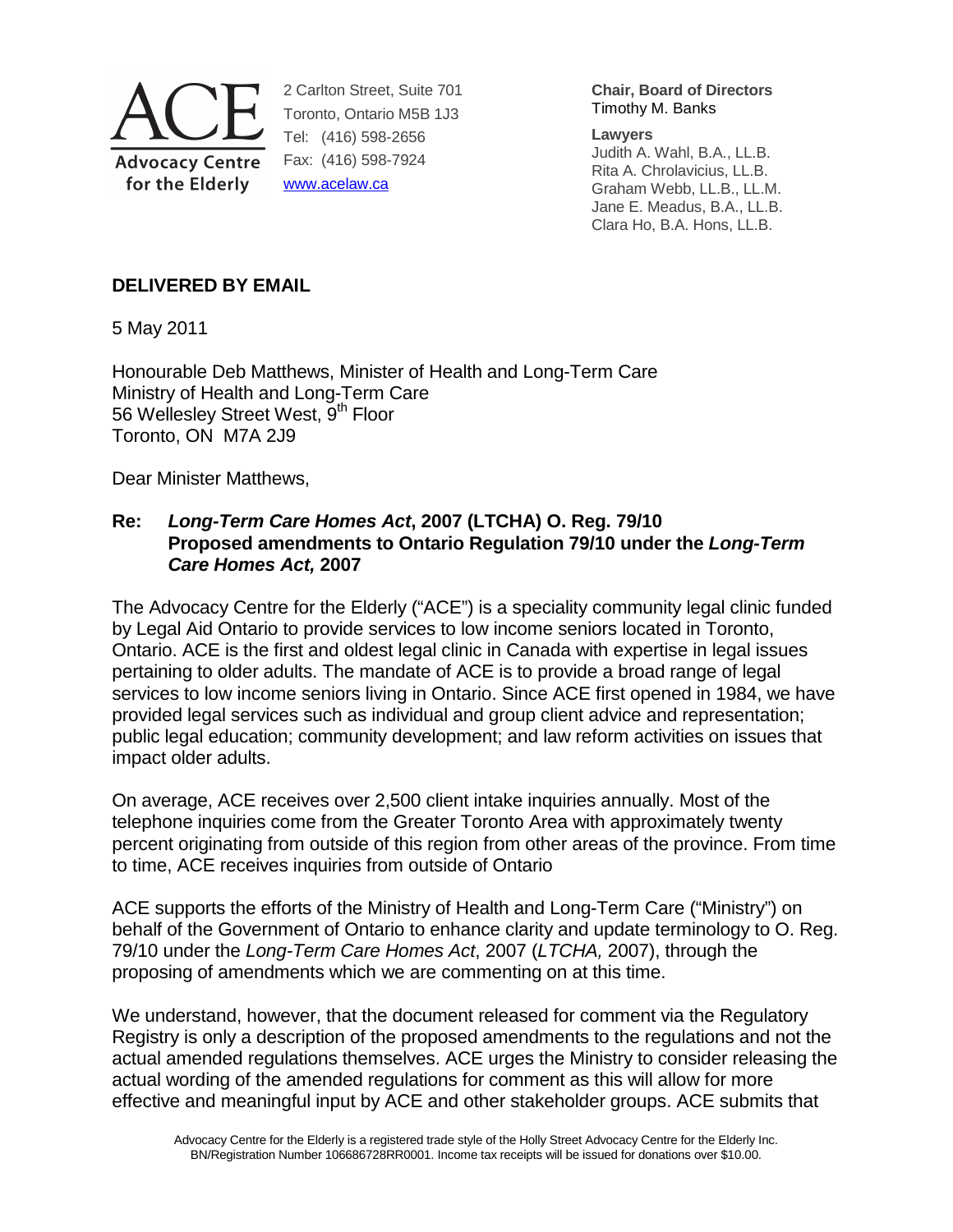the ongoing dialogue between Ministry and stakeholder groups with respect to any proposed regulatory amendments to the LTCHA, 2007, is important to further clarifying the intent and operation of the LTCHA, 2007, and the Regulations.

Further, ACE is pleased that the Ministry is allowing stakeholder groups an opportunity to comment on the proposed amendments. We have some concerns, however, about the mechanism by which we and other stakeholder groups are being informed of these proposed amendments to the LTCHA, 2007, O. Reg. 79/10 and the by means by which we are required to submit our comments to the Ministry via the Regulatory Registry. For example, there is but one option with respect to submitting comments by the due date and that is through the Regulatory Registry's website. Further, no contact information (i.e. name, email, telephone number, fax number) has been provided with respect to these proposed amendments and it is unclear who at the Ministry should be contact should stakeholder groups have any questions or inquiries. We submit that any future proposed amendments to the Regulation should be communicated widely to stakeholder groups. As well, to ensure increased accessibility, organizations/stakeholder groups should be permitted to provide their comments by more than one means. ACE submits that this will facilitate continued meaningful dialogued on these very important issues.

Of the amendments proposed by the Ministry at this time, ACE would like to provide comments with respect to the following. It is our opinion that the some of the proposed amendments do not in fact clarify the Regulation nor do they further the purpose of the LTCHA or its implementation. Rather, the proposed amendments may overreach and we have concerns that the rights of residents will, as a result, be negatively impacted.

### **Proposed Amendment to section 9 of the Regulation**

ACE has concerns with respect to the description of the proposed amendment to section 9 of the Regulation.

ACE submits that it is difficult to determine with certainty that a particular door in a longterm care home is one which "residents do not have access to". Without being able to ascertain with absolute certainty that a door is situated in an area of a home that is completely inaccessible to residents, we have reservations about exempting any doors within a home from the requirements of section 9 of the Regulation. For example, those residents in a home suffering from Alzheimer's and/or dementia could inadvertently wander through a door that is exempted from requirements under section 9. In the event that the door is not closed and locked, and equipped with an audible door alarm as per section 9 of the Regulation, this may put some of the most vulnerable residents in a home at risk.

ACE submits that prior to making any amendment to section 9 of the Regulation allowing for exemptions, there needs to be further language in the Regulation clarifying how to determine with certainty that a particular door within a home is one that residents do not have access to; whether it be advertently or otherwise.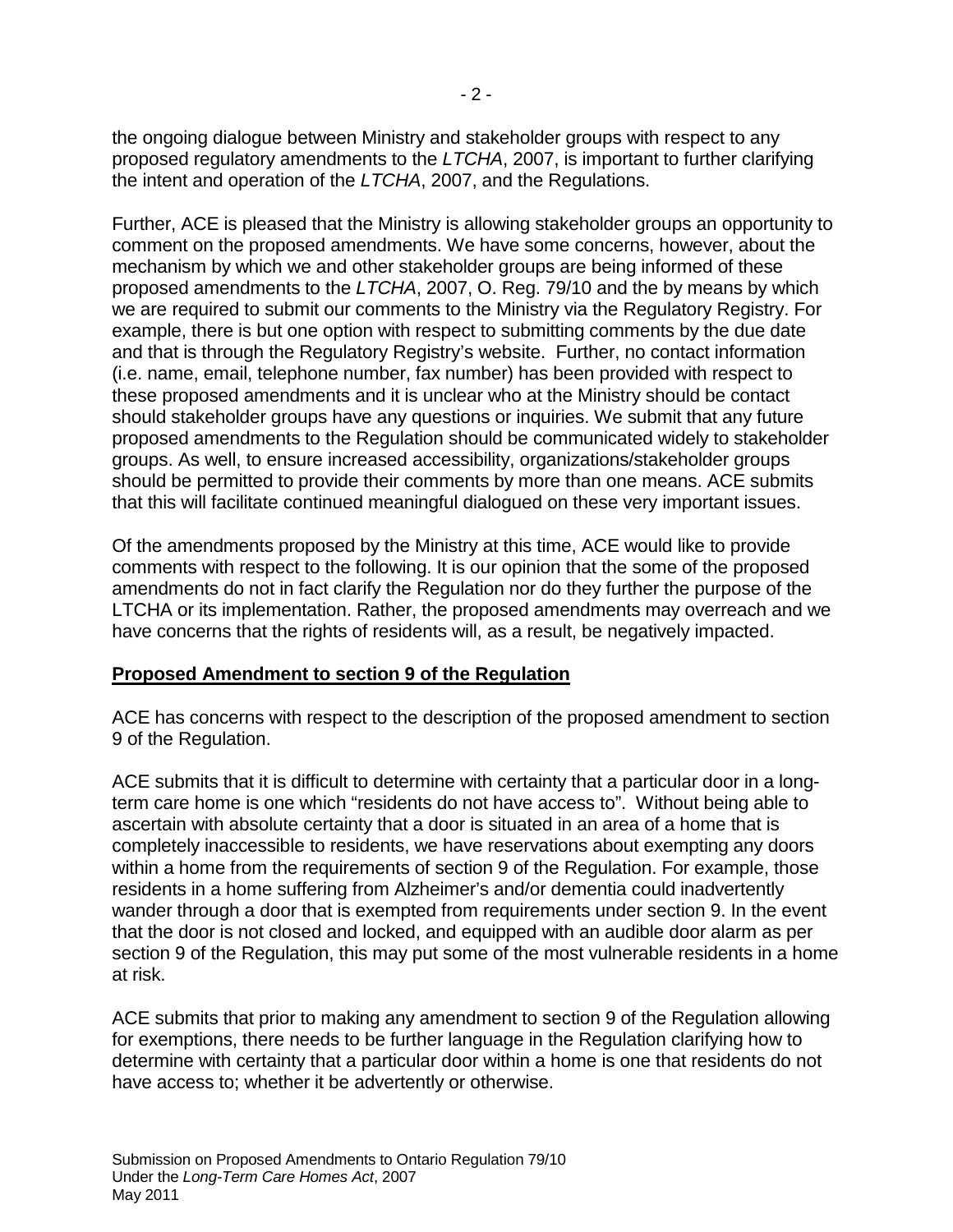## **Proposed Amendment to section 97 of the Regulation**

ACE submits that issues may arise where there is a blanket exemption of the licensee from the requirement to notify the substitute decision-maker or person specified by the resident where there is an allegation of abuse and the alleged abuser is either the substitute decision-maker or specified person. Our interpretation of the proposed amendment to section 97 is that it would exempt licensees from notifying substitute decision-makers and/or a person specified by the resident of any allegations as well as the results of the investigation where the licensee does not intend to speak to these individuals as part of the investigation.

We agree that a licensee should be exempt to some degree from notifying the substitute decision maker/specified person where this individual is the alleged abuser when the licensee initially becomes aware that there is an allegation or suspicion of abuse and then proceeds to notify either the Ministry or the police of such an allegation. We understand that this may be necessary in order to ensure that the investigation is not compromised in any way by providing notice to the alleged abuser too early in the process. ACE submits, however, that at some point during the course of the investigation, disclosure of information the alleged abuser is necessary for reasons of transparency and procedural fairness.

In particular, ACE is concerned about situations where one family member may make allegations of abuse of a resident as against another family member, substitute decisionmaker or person specified by the resident where there may be a history of conflict between these individuals. If it is the case that the licensee has no intention of speaking with that alleged abuser during the course of the investigation, that person would receive no notification of the allegations or the results of the investigation; thereby not providing them with any opportunity to respond. Completely exempting the licensee from the requirement to notify a substitute decision-maker or the person specified by the resident in the above mentioned circumstances could be detrimental in these situations where there may be existing conflicts between family members/substitute decisionmakers/POAs/persons specified by the resident to receive information and could exacerbate these complicated family conflicts/dynamics.

Where allegations of abuse of the resident arises, the determination of whether the licensee is exempt from the requirement to notify particular individuals and whether at some stage during the investigation this exemption no longer applied must be assessed on a case by case basis to preserve the integrity of the investigation but also balance the important principle of procedural fairness. ACE submits that the proposed amendment to section 97 of the Regulation does not go far enough to clarify the responsibilities of licensees in this regard.

### **Proposed amendment to section 110(6) of the Regulation**

The proposed amendments require that section 110(6) include a clarification that this provision does not prohibit the use of bed rails as a physical restraint.